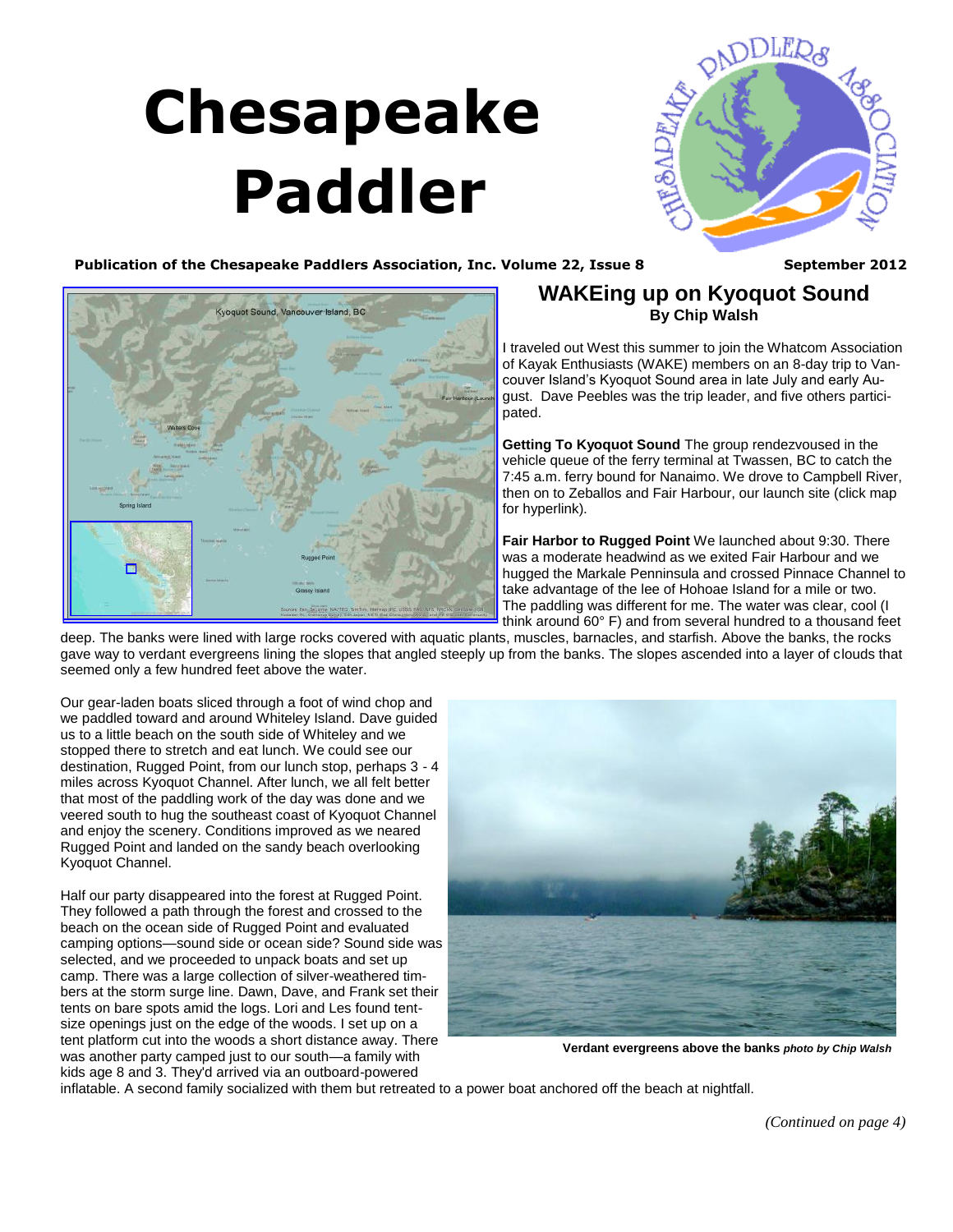#### <span id="page-1-0"></span>*[Kyoquot \(Continued from page 1\)](#page-0-0)*

An unexpected luxury at Rugged Point was a pavilioncovered table and steel bear-lockers. With the exception of Dave, our group was on individual kitchen and dining plans, with our own kitchen gear and individually cooked meals. Often we cooked at about the same time, so we were more or less eating together, but differently. Les and Lori seemed to favor the foil-packed camp meals. Frank Wilson used some canned goods. Dawn was forever consuming some kind of liquid that came in 8 oz boxes. Quite a bit of wine was packed along, I'm not sure by who. Dave was often cooking real food, and on two occasions cooked group meals. Frank cooked a pot of muffin mix each night, refining his cooking technique over the course of the trip. The group got to sample the muffins the next morning. I got to looking forward to the daily muffin!

**Day trip to Grassy Island** Grassy Island sits about a mile out in the Pacific, several miles southwest of Rugged Point. There is a reef-like series of rocks and islands along the coast there. The water between the island reef and "mainland" Vancouver Island is labeled in the chart as Clear



**Camp on Rugged Point** *photo by Chip Walsh*

Passage. We rounded Rugged Point and paddled southeast in Clear Passage against a 10-15 mph wind. The weather radio cited the sea swell as .75 meters, and there were wind waves on top of those of a foot or so. I was enchanted by the feel of the ocean swell and the site of my fellow paddlers gently rising and falling amid the swells. We passed a rocky feature the map labeled Nipple Rock. I took some pictures of the group passing Nipple Rock, more fascinated, I think, by the name than the rocks.



**Grassy Island** *photo by Chip Walsh*

Grassy Island was a big enough rock outcropping to have trees and grasses sprouting up where soil had accumulated among the craggy rocks. A guide book stated that Grassy Island had never been glaciated, like elsewhere on Vancouver Island, and therefore had unique fauna. On first arrival, we all broke out lunches, sat on a log, and ate. Initially, I was not much impressed with Grassy Island, but after lunch, nature called and I wondered off to find a secluded niche in the rocks. I was amazed to find a number of leafy and flowery plants growing from obscure little cracks in the rocks. Additionally, the rocks themselves were metamorphic layers and, on close examination, I could see many fossils in the rock. Walking among the tidal pools, I saw anemone fastened to the rocks and shrimps darting about. Grassy Island had a raw, intoxicating beauty that took me by surprise as we lingered. Dave, meanwhile, had set up off shore to fish. We finally got worried we were going to be trapped by the receding tide and launched our boats. I puttered south a bit while waiting for others to launch and saw a sea lion colony on nearby rocks.

On the return trip from Grassy Island, I was looking forward to the trailing wind and swell we earlier had in our face. The wind and swell had grown a little, and Dawn didn't care for the way it shoved her kayak around, so we headed north and got to the land's edge of Clear Passage. Paddling by the shore was less exciting but more interesting, and we paddled through small gaps in the rock-strewn stretches along the coast. From a distance, it would look like a solid line of rock, but as we'd get close we would find gaps, and sometimes could paddle through. Dave dropped off as we rounded Rugged Point. He tied off to some kelp and proceeded to catch at least a half dozen fish: ling cod, black cod and rock cod. When he came back to camp he proceeded to fillet the fish in preparation for a fish

#### fry.

Lori, Les and Frank continued past our camp and went to find fresh water to replenish their water supply. As they were gathering water they encountered two bear cubs. Then they heard momma bear descending a nearby tree. They aborted water gathering and returned to their boats, thus ending the only bear encounter of our trip.

The day's weather had followed the pattern of our first day. It started off misty and overcast. In the afternoon the mist lifted and we even got a few rays of sun. By evening, we could see mountain tops. On this evening, a number of whales began to forage in the Sound in front of our beach. The Sound at this point is about 1.5 miles wide, and you can see for several miles in each direction. All evening long, we would see the tell-tale spouts of whales surfacing, followed by the black form of their backs along the surface. Spouts would sometimes appear almost at the same time and far enough from each other that we knew we were seeing some number of whales. But, they don't hold still for counting and it isn't possible to say how many were swimming in the Sound in front of us. I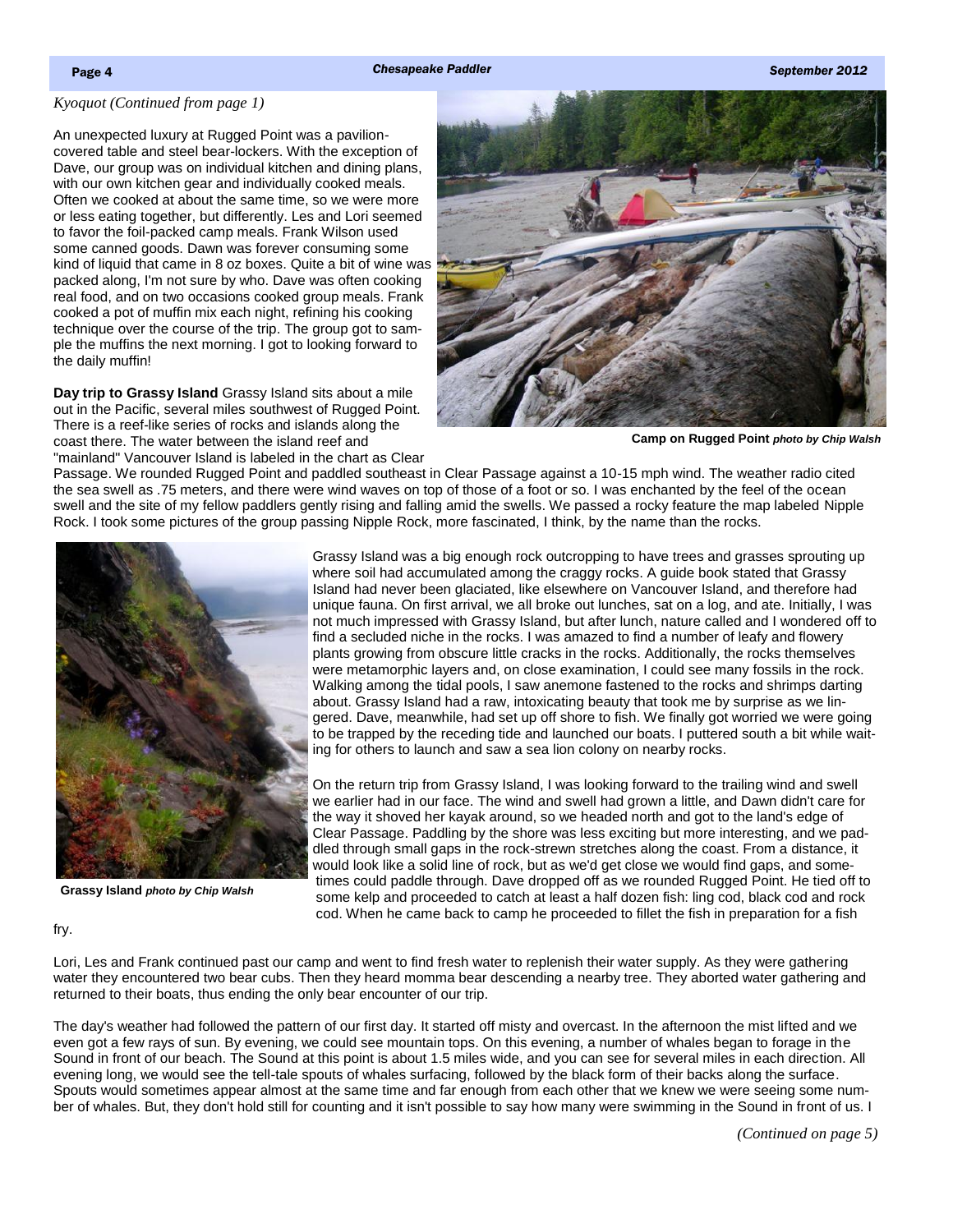#### <span id="page-2-0"></span>*[Kyoquot \(Continued from page 4\)](#page-1-0)*

was enthralled by the knowledge these magnificent behemoths were sharing the same waters we were kayaking. **Rugged Point to Spring Island** It rained overnight and was only letting up about the time we were packing out of Rugged Point. Les and I carried our boats nearly down to the water and proceeded to pack. I was amazed how quickly the incoming tide overtook the spot where I was packing my boat. I had to drag it back at least five times, each time the boat a little heavier. On this trip, I thought I had packed a rather minimal amount, but I had a heck of a time getting everything into hatches. We launched about 9:30.

Today's route was due northwest. The winds were minimal. It was raining/misting intermittently, but we had good visibility and could see Thornton Island, a mid-point along the Spring Island vector. We paddled past the 30-foot rock cliffs of Union Island (that's a big honking island!) and into the Pacific. The roughly 4-mile, open-water crossing went smoothly and we soon were landing on Thornton. A previous camper spent considerable effort setting up a kitchen in



**Shell beach "yard sale" on Spring Island** *photo by Chip Walsh*

a nook in the rocks. The "kitchen-window" was a touch that made me laugh. We ate lunch and listened to the weather radio. Since it sounded like the winds were going to behave, we decided to continue the open-water crossing. The sun came out and it turned into a stellar afternoon. The clouds even lifted off the mountains and we could see the snow-covered Coast Range mountains behind those on Vancouver Island. We made more sea otter and whale sightings on the crossing to Spring Island. The swells were a little larger than the day before, and there were almost no wind waves. Again, I was enchanted by paddling on the Pacific. I felt very lucky to be there.

At Spring Island we found a group of eighteen paddlers from Seattle camped on a tombolo (tied depositional island) near the end of the island. To me, the tombolo looked like the largest and best place to pitch a camp, but Dave was pleased the other party had left a small, shell beach empty. That was the spot he liked to camp because it has superior wind protection, and that was where we set up camp. Several of us initiated small grading projects to smooth and flatten the broken-shell beach to make spaces for our tents. Frank's site even had a little retaining wall. I was concerned about putting my tent on the shell beach, because with the sharp broken shells, I figured it was going to be the end of the tent floor. Hopefully, the smoothing job limited the damage. That morning, we'd packed up a lot of stuff in the wet, and after unpacking, our site had that "yard-sale" look as everybody tried to dry out their gear in the afternoon sun.

There were fishermen among the Seattle group. Towards evening we saw them carrying a 30-pound fish back to their camp. They sent a several-pound slab of Halibut fillet over to our group. Les cooked it up and several of us had enhanced protein with our evening meal. Turns out, people in the NW think halibut is a real treat, so I wish I'd tasted some. I may never have another chance to taste it as fresh as it was at Spring Island.

**Spring Island to Kyoquot Village** (Walters Cove) We had fabulous weather in the morning, breaking the pattern of grey, misty mornings. The day's paddle was to the Native village of Kyoquot and it's cross-cove neighbor, Walters Cove. We headed around the ocean-side of the Island, paddling along the rocky, outer, ocean-facing coast. There was a light wind, but mostly we were just enjoying riding the sea swell and feeling the power of the surge along the rocks. We could see a whale spouting off Lookout Island to our north, and I wanted to just paddle for it. Paddling for whales is probably futile: By the time you could get to where the whale is, the whale is likely to be somewhere else. But this whale was headed in our direction and gave us a good show, including a frothy, headup launching that seemed to last longer than possible because whales are big. The whale's direction of travel took it a few hundred yards ocean-side of our group, so that the whale's exhalations seemed quite loud.

We turned to the west and stopped on an island Dave wanted to check out for camping potential. We didn't stay long, and it was decided the island was campable. Back in the boats, we hugged the north side of Spring Island as we made for Kyoquot Village, weaving an intricate path through the rocks and channels along the island. This turned out to be some of the most fun paddling of the trip as we ducked in and out of the rocks on the surge of the swells, including paddling through a number of arches along the island. We also had fun dallying along a sea otter colony we passed. Dave was hilarious as he gave voice to the mother sea otters admonishing the young ones to avoid the kayakers, and the naughty teen-aged otters who ignored their elders and came over to check us out.

We arrived at Walters Cove at 12:30, beaching between some piers just by the store. The store opened at 1:00, so we ate lunch while waiting for the store to open. The store was opened by a cheerful woman and several bought ice cream and other goodies. Dawn and Dave bought cups (Dawn's was \$15 and she swears it was used). I wished I had brought money and thought to get and mail some post cards, because I saw the PO sign on the store—apparently it does double duty. Lori visited the Java Hut, 1 K away. Eventually,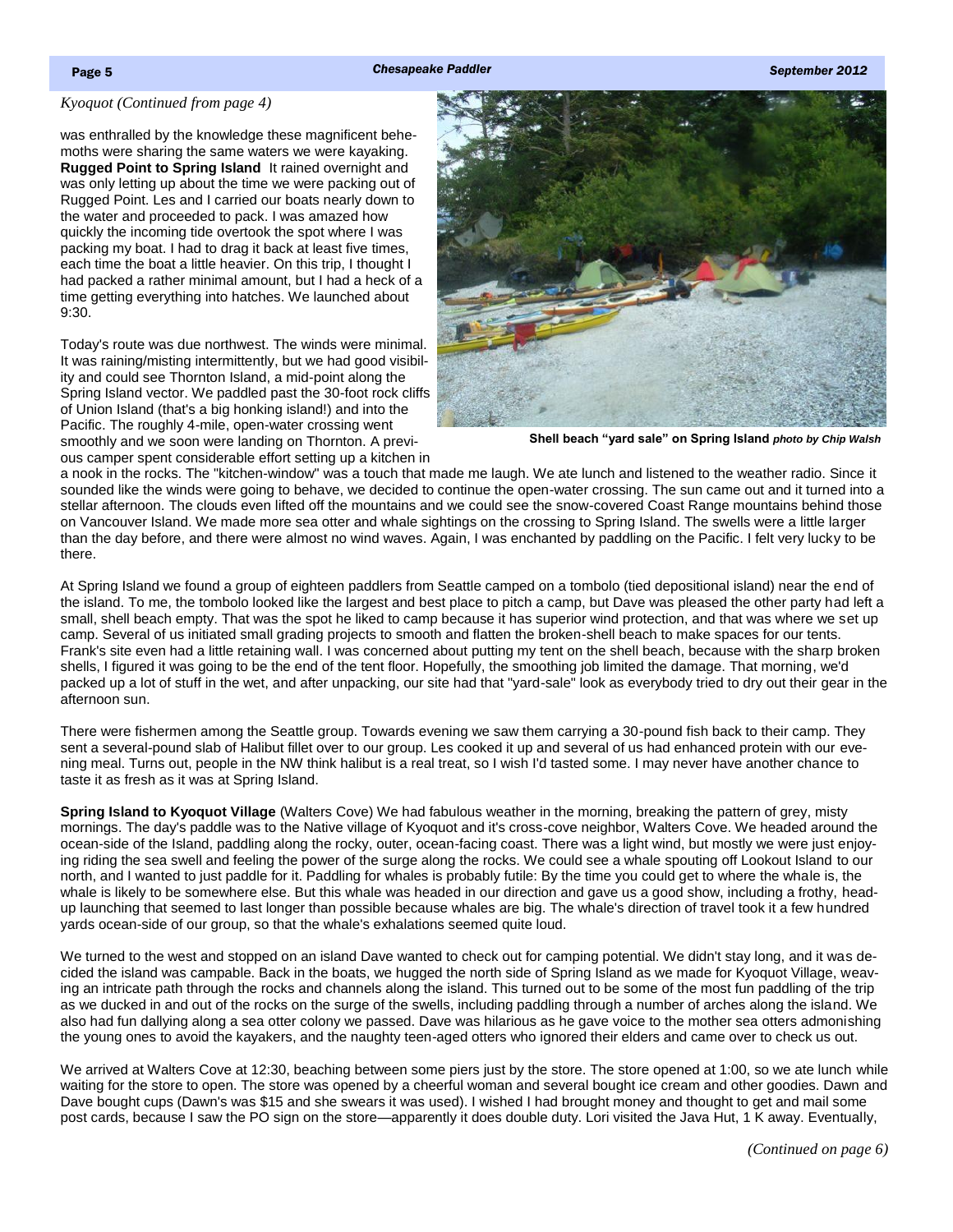#### <span id="page-3-0"></span>*[Kyoquot \(Continued from page 5\)](#page-2-0)*

the store lady turned on the water for us, and we all filled water containers, which was the stated purpose of this trip. Kyoquot Village and Walters Cove have no access by road: The only way on is by boat or float plane. The native band that live in the Village number about 300, and unemployment is said to be 80%.

The wind had picked up and it had gotten cooler while we were lounging around the store. We exited Walters Cove on the more southerly channel (we'd come in on the north). We had a stiff head wind crossing back to the Mission Island group (Spring is one of the Mission Islands), but once among the islands it was easy to find lee and the wind chop was much reduced.

**Circumnavigating Spring Island** There was no set objective for the third paddling day on Spring Island. Dave went fishing and the remaining 5 of us slowly circumnavigated the island. The rock gardens were not as appealing because the tide was much lower. A kayaker from the West Coast Expeditions camp (a commercial outfitter maintains a camp on the west side of Spring Island) was circumnavigating. He passed us when we were about a quarter of the way around and we were moving so slowly we saw him finishing when we were about half way around. I seemed to spend a lot of time waiting, and my back was complaining—I was not comfortable *sitting* in the kayak. It began to rain when we where about half way around. Eventually, I told the group I was moving ahead. Surprisingly, Dawn came with me, and Lori later told us she did, too, but Dawn and I were unaware and didn't wait for her. Dawn and I paddled past camp and back out onto the ocean. We both wanted to feel the swell, and I was certainly hoping for another whale encoun-



ter. But it turned out to be the only day of the trip we did NOT see whales. Eventually, we all reunited at camp.

I'd spent a considerable amount of time prowling around on the exceptionally craggy rocks that extended in several directions from our camp. The rocks are so rough that my hiking boats seemed to stick to them even on very steep angles. Once the rain started, the rocks got slippery and treacherous. I wanted to go find a pole to use erecting my tarp, so that we'd have someplace to cook out of the rain. Incidentally, Les had his tarp set up off a huge root ball, but we'd collected firewood and piled it under his tarp, so when the rain actually came, there wasn't much room under the tarp. I stole a pole out of the firewood pile, sort of sinful, but it turns out we had more wood than we'd burn anyway. Frank helped me set up the tarp, and we set up an effective dry space under which we could all cook. Sheets of rain could be seen blowing by in front of us, and the Seattle paddler's camp was furiously flapping in the wind, demonstrating why Dave preferred the wind-protected site on which we camped.

**Kayaks beached on Spring Island** *photo by Chip Walsh*

Dave's fishing rod had broken. He set up a hand-line which proved effective since he caught another passel of fish.

Dave's packing skills amazed me. He produced a large stew pot, potatoes, carrots, onion and I don't know what else and proceeded to cook a fish stew that was not on my diet but tasted astonishingly good anyways! He also pulled out an endless supply of 1-litre wine boxes. I made drinks for Lori, Frank and myself. I called them Spring Isliettos. A squirt of lime juice, shot of cranberry juice, and a shot of rum. I enjoyed the heck out of those.

We made a fire in the rain/mist. Lori and Dawn had built a tiny fire the previous night, but this group was short on pyromaniacs. Most nights we didn't build a fire, and this night when we did, we kept the fire a reasonable size. We talked about the next day's paddle back to Fair Harbour. Winds were expected to rise in the afternoon, so we jointly decided on an 8 a.m. get away. Frank's rule of getaway time says it always takes 2 hours, which meant getting up at 6:00, so the fire was hardly used. Dave and I pushed around the coals after the others had retired, but we weren't going to put any more fuel on it, so we retired, too.

**Spring Island to Fair Harbour** The tide was way low and at ebb as we packed up. It was 8:30 by the time we were underway. The weather was great. The day was blue overhead with lots of misty fog at water level, and hanging over some of the hillsides. The sunrise was one where the bright sun looked like somebody was pointing a light through the haze, and some low clouds made a couple stripes of grey across the sun.

From Spring Island, we crossed a placid stretch of open water to enter Crowther Channel on the north side of Union Island. After paddling past Union Island, we entered Markale Passage, which splits Hohoae Island and Moketas Island. We could see quite a few whales spouting between Union and Hohoae Islands. Once on Markale Passage, we had line of sight up Kyoquot Sound for many miles, and had to paddle many of those miles to get to the inlet that leads to Fair Harbour. Thankfully, Dave knew of a little beach where we could land for a break, on Hohoae Island. I was more than ready for the end of the trip by the time we passed the log dump at Fair Harbour.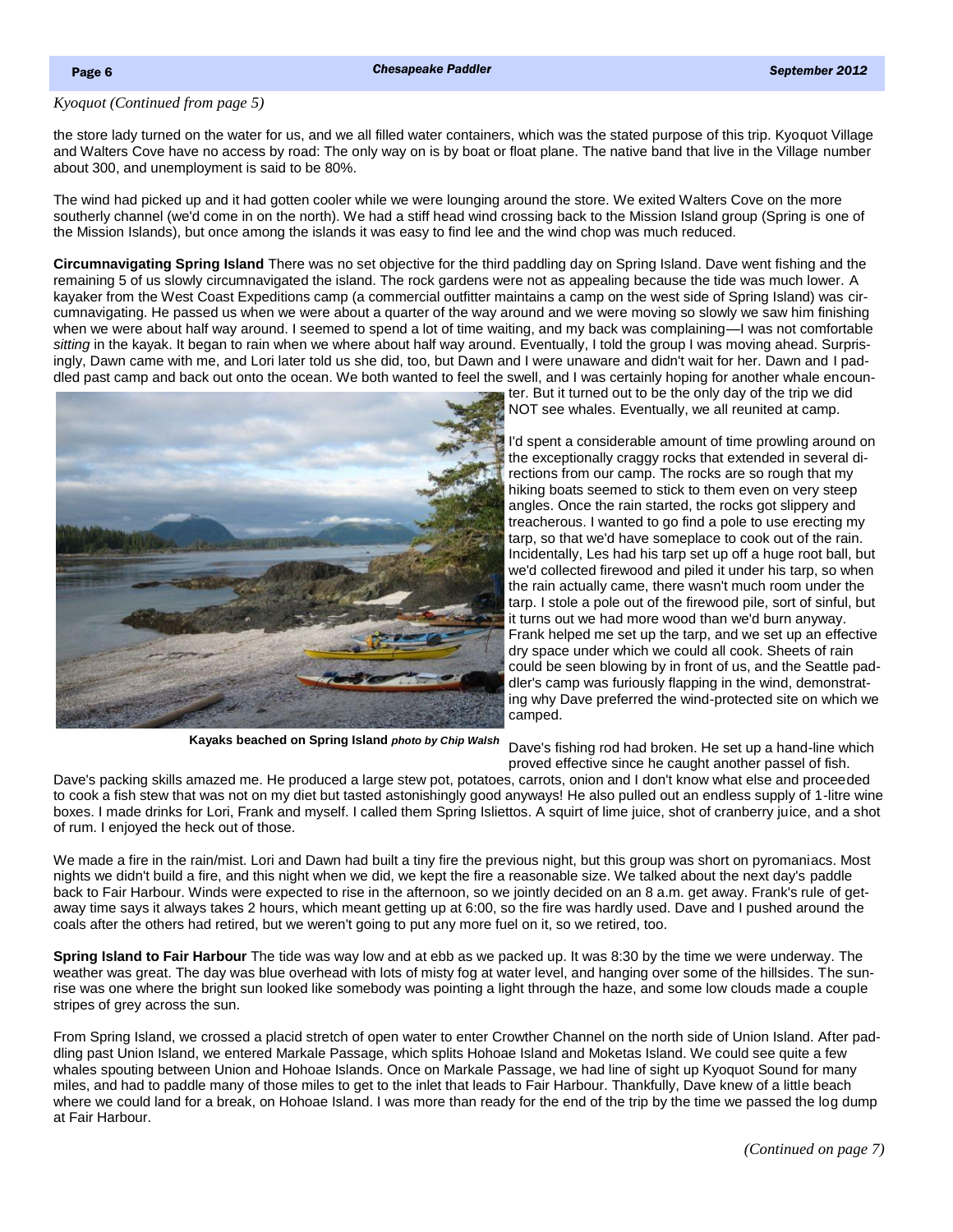#### <span id="page-4-0"></span>*Kyoquot (Continued from page 6)*

At Fair Harbour, we all worked together to get the boats unloaded, vehicles packed, and boats racked. We talked about trying to make the last ferry out of Nanaimo, but that seemed uncertain and would then deposit us in Twassen after midnight. So, instead, we drove out to Zebalos where we set up camp. We made our way to the Lodge Pole Inn in "downtown" Zebalos. The influx of the six of us swelled the crowd in the bar to about ten people and overwhelmed the bar tender, who had to call in reinforcement. Cold beers and hot food were ordered and consumed. Good, but understandably pricy given the distance from suppliers.

In the morning we made a smooth exodus from Vancouver Island. We got to Nanaimo about 11:00, and the 12:45 ferry was already 94% sold out, according to the electronic signs. So, we were all glad we had not stopped for breakfast along the way. As we waited, I watched a tug towing a huge logboom raft into a mill in Nanaimo. The previous day at Fair Harbour, we watched logs being dumped into a boom, so it was interesting to see a log boom at it's terminus. The ferry sailed on time. We had great weather and spent part of the



**Heading for Crowther Channel on return** *photo by Chip Walsh*

crossing on the open, top deck watching the rugged mountains of coastal BC pass to the east, while we drew closer to the huge snow cap of Mount Baker visible to the south. Frank pointed out the dramatic difference in color of the water as we crossed into the silt plume of the Fraser River, which drains a huge area of BC and enters the Sound through the city of Vancouver. I was a little sad when the Ferry operator called us to our vehicles, because it meant our group would be splitting and going back to the "real" world. I was sad to say goodbye to them, but happy to have paddled with them and thankful for a week's worth of stellar paddling and camping memories, WAKEing on Kyoquot Sound.

Read Chip's complete trip report at <http://chipwalsh.org/Kyoquot/WAKE-Trip-0712.html> Frank Wilson's pictures are [HERE](https://plus.google.com/photos/100364644790367479841/albums/5774046852287198993?gpinv=AMIXal-aUmsoTbSwnYk4rUnMO6vzZfhENKunrBnoYXm7uaEjIg_GVpRDdNHSdNjpyYzBBwEqu902Z_cqErhePlhnziDYCYkTJqtcjRWexaFqoiGr70NFHP4) WAKE site at<http://www.wakekayak.org/>

<span id="page-4-1"></span>

### **CPA Kayaker Paddles Snapper**

I was driving home in a downpour on Berryman's Lane in Reisterstown, Maryland in August when I spotted a huge snapping turtle on the right side of the road. I pulled into the Church of the Brethren parking lot, grabbed my umbrella and walked out into the road to drive the turtle back to the grass before he was flattened. I was wearing a dress and open toed shoes because I had just come back from church, and I was so excited that I thrust my furled umbrella at the snapper. He lunged and snapped at me. I needed a better tool. Then I remembered I had my Camano paddle in the trunk since I was supposed to kayak that morning. When I sloshed back to the car to pop the trunk I saw a little foreign car parked next to mine with a six year old child in the back seat and a male driver up front. I waved both sections of the paddles at him, and he got out of the car to help me. He gesticulated and spoke to me in what sounded like German about the snapper's big bite, but he was smiling a little. He was wearing a wool suit.

**Photo credit: Eastern Snapping Turtle courtesy of Linh Phu. [http://www.dnr.maryland.gov/wildlife/Plants\\_Wildlife/herps/Testudines/EasternSnappingTurtle.asp](http://www.dnr.maryland.gov/wildlife/Plants_Wildlife/herps/Testudines/EasternSnappingTurtle.asp)** 

I handed him one half of the paddle, and I faced the snapper's head again with my half while the man in the suit approached the snapper from the side. Before I could blink, he had scooped up the snapper and flipped him onto the grass. The snapper landed on his back, and the man flipped him again to get him claws down, shell up. It was thrilling. He was about to leave when I asked him to flip the snapper one more time into a grassy depression so that he could not reach the road. He did, and we both drove off. I am happy to help a snapper any day and am glad l had such fabulous help. Who knew the Camano was such a perfect tool? Lightweight, durable, and smooth, easy snapper flipping action.